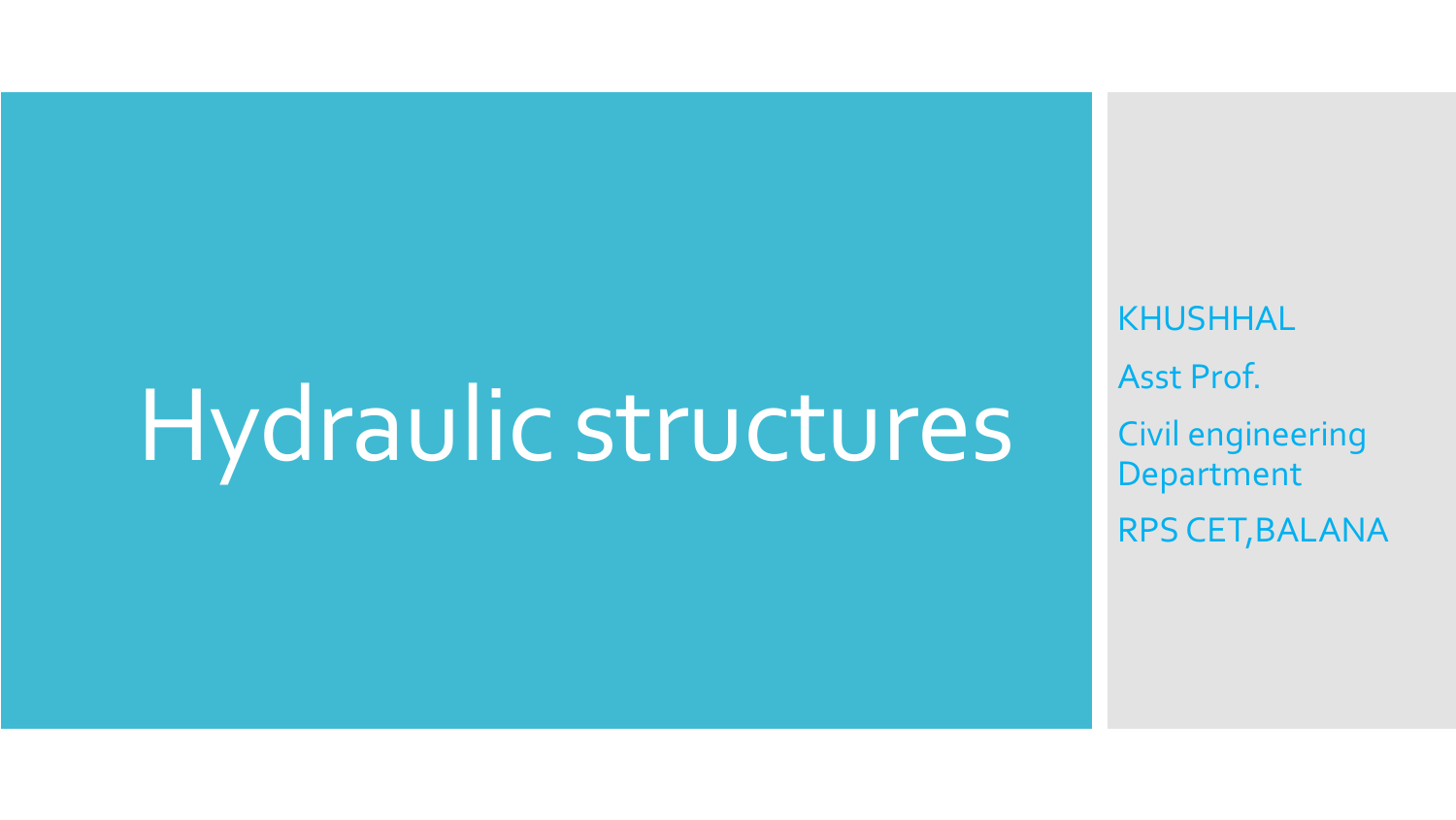#### **Contents**

**· Introduction to canal regulation work** 

Types of regulation work such as falls and its types, cross regulator and distributory head regulator,outlets and canal escape.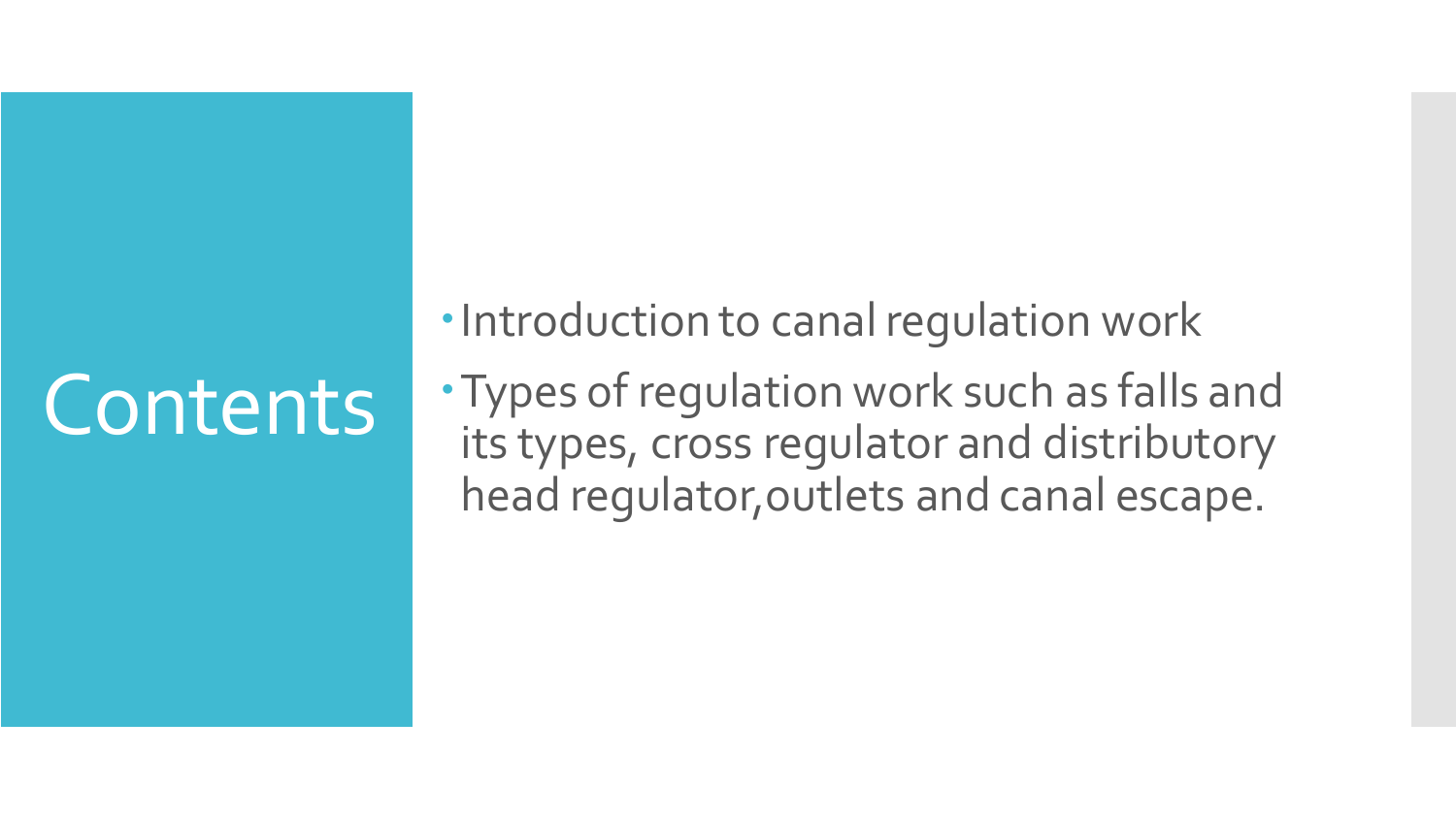## Regulation work

• It is defined as the structure constructed to regulate the discharge and velocity of flow in a channel is known as regulation work.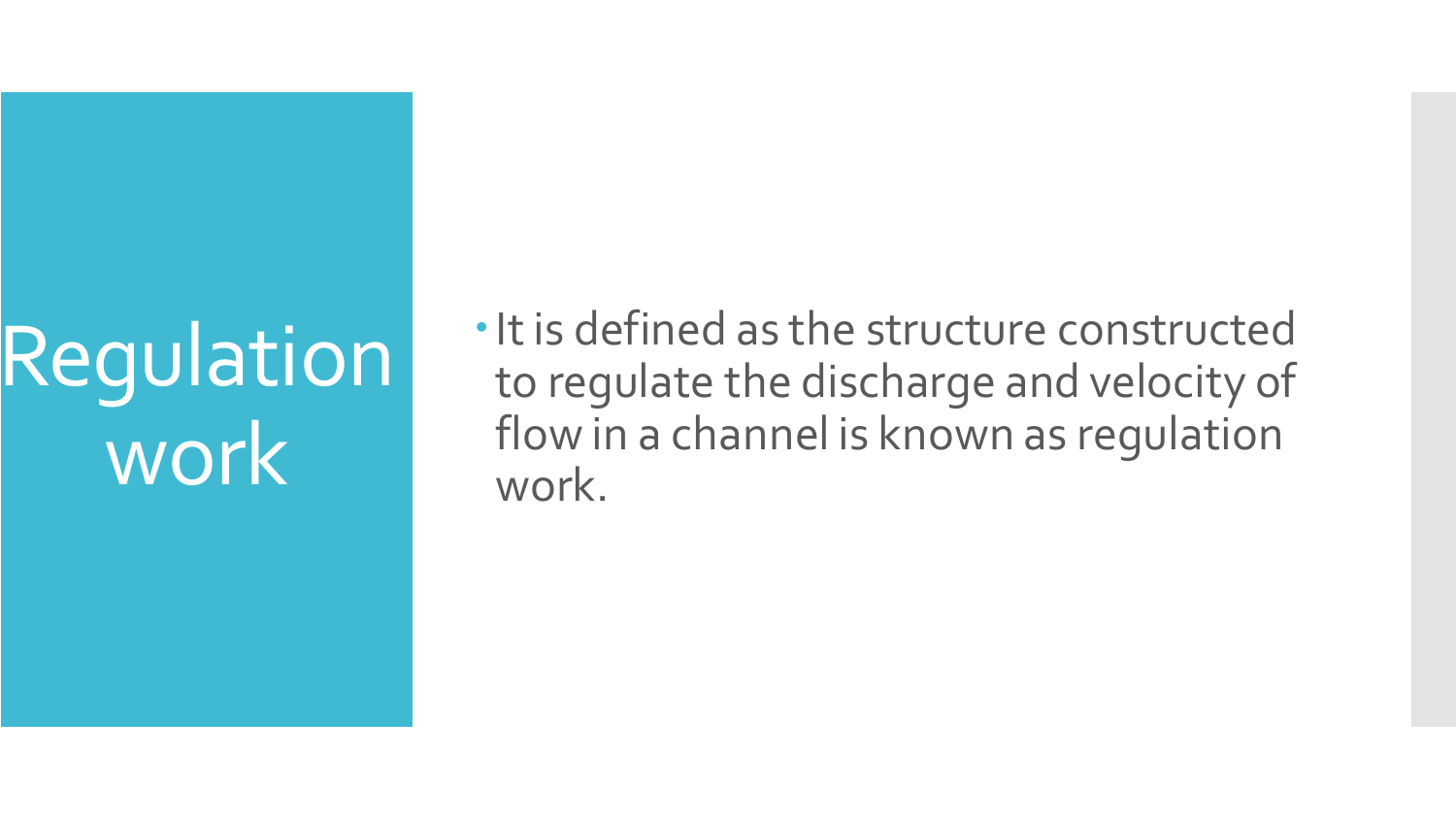Various regulation works are:-

- Falls or drop
- Distributory head regulator
- Cross regulator
- Canal escape
- Canal outlet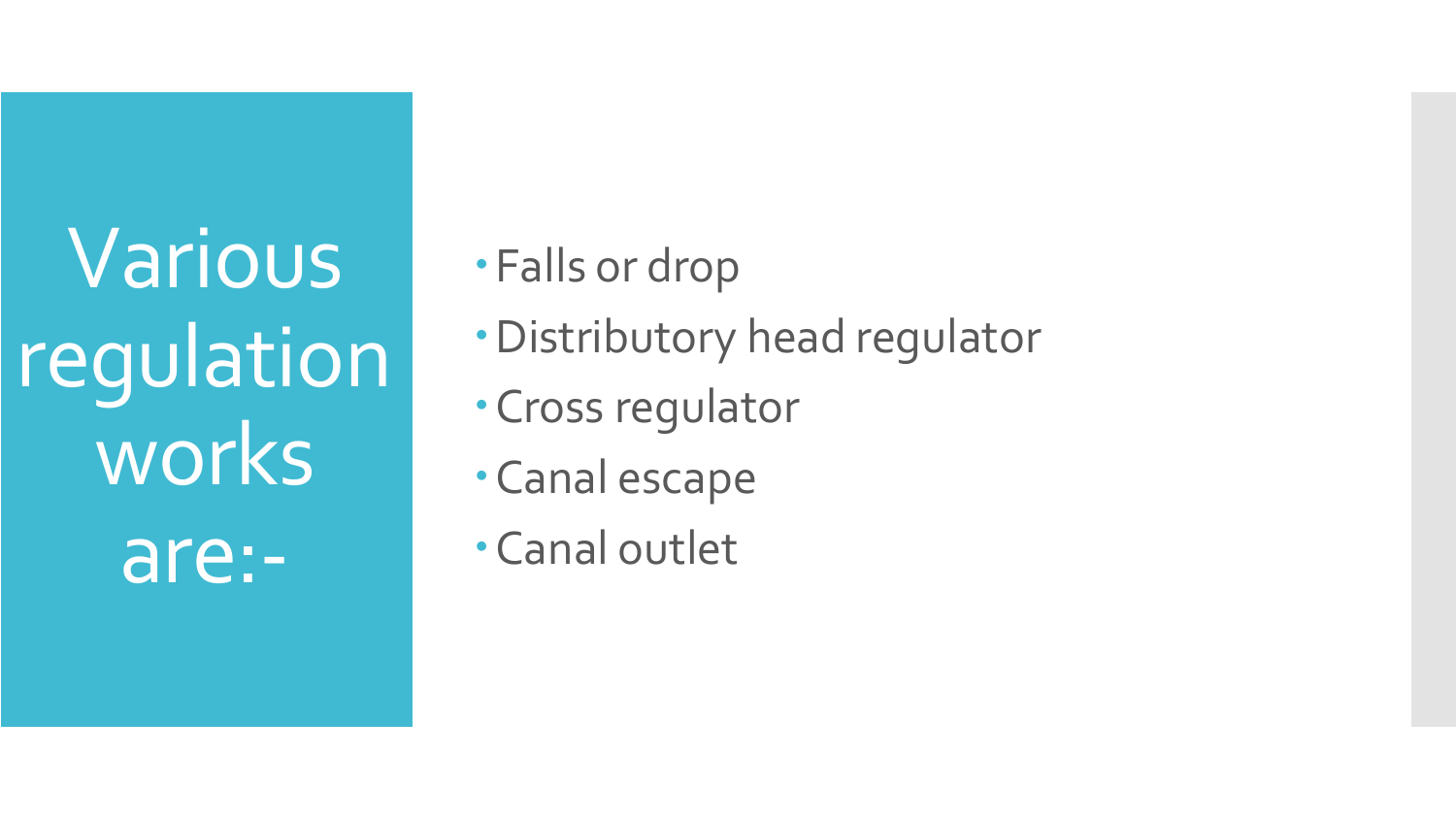#### Falls

· It is defined as a structure constructed across a channel to lower down its water level.

. It helps to destroy the surplus energy of falling wate, otherwise it may cause scouring of bed and banks of channel.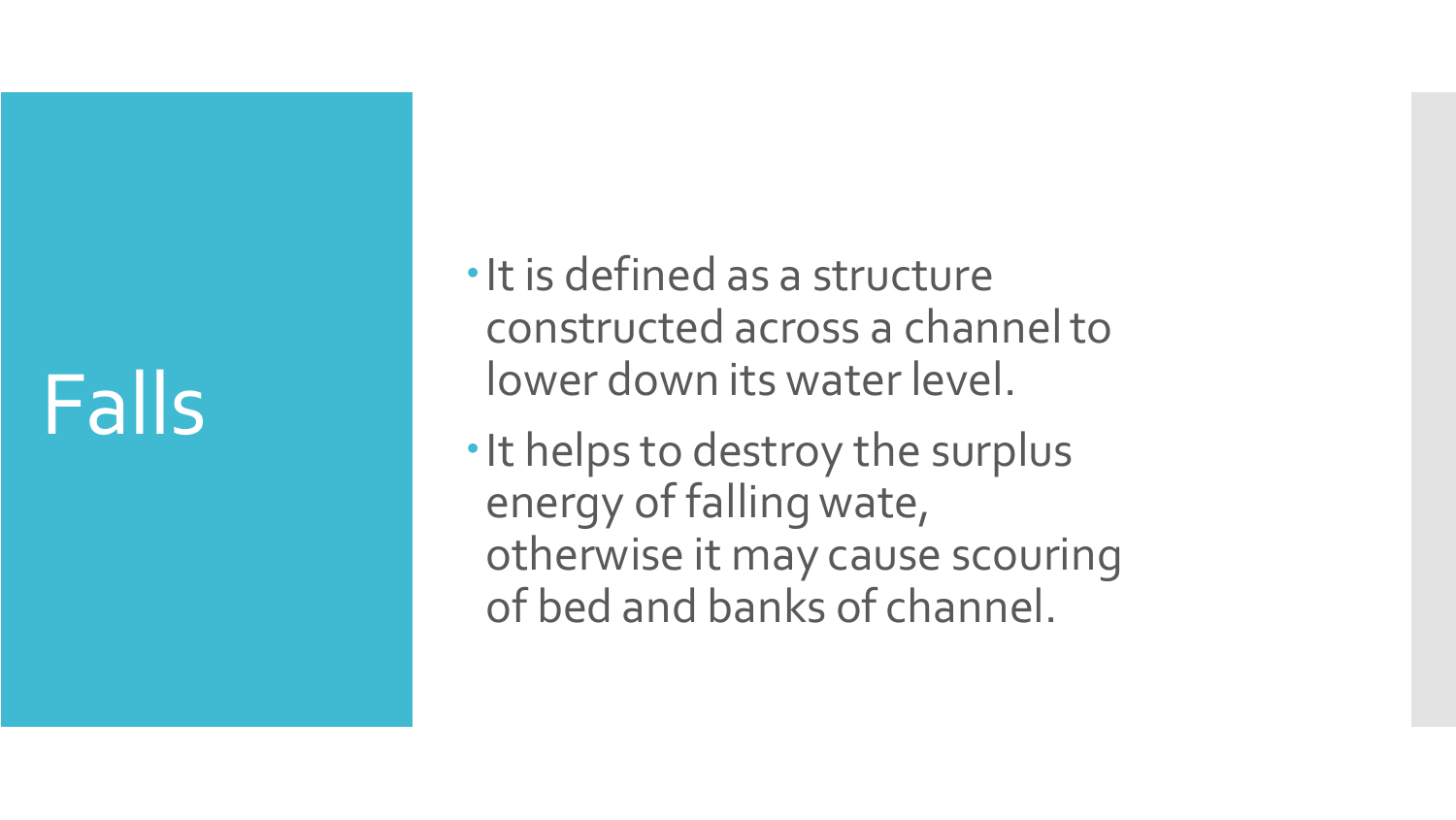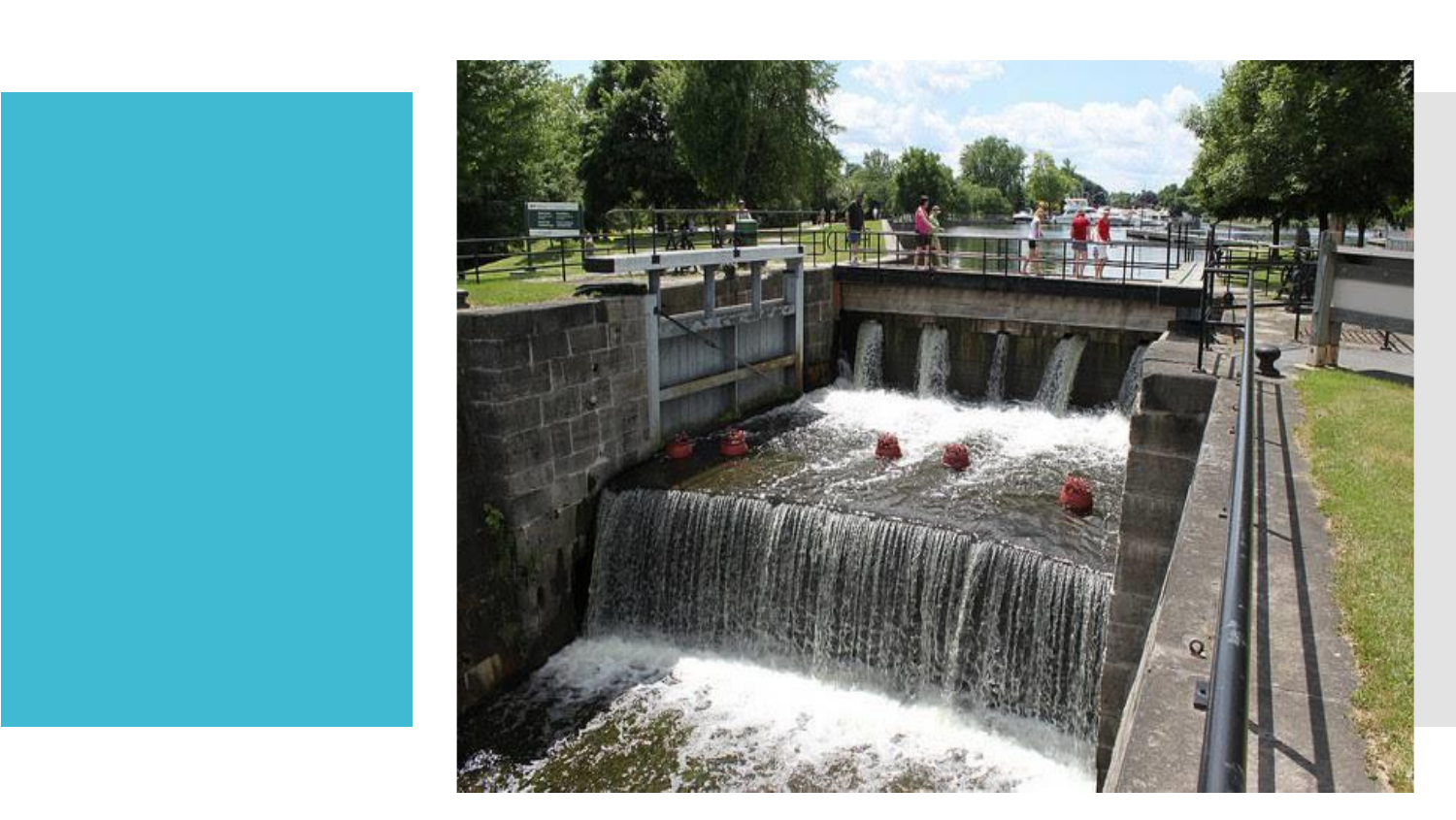### Types of falls:-

- 1. Ogee fall
- 2. Stepped fall
- 3. Rapid fall
- 4. Vertical drop fall
- 5. Meter or Non-Meter fall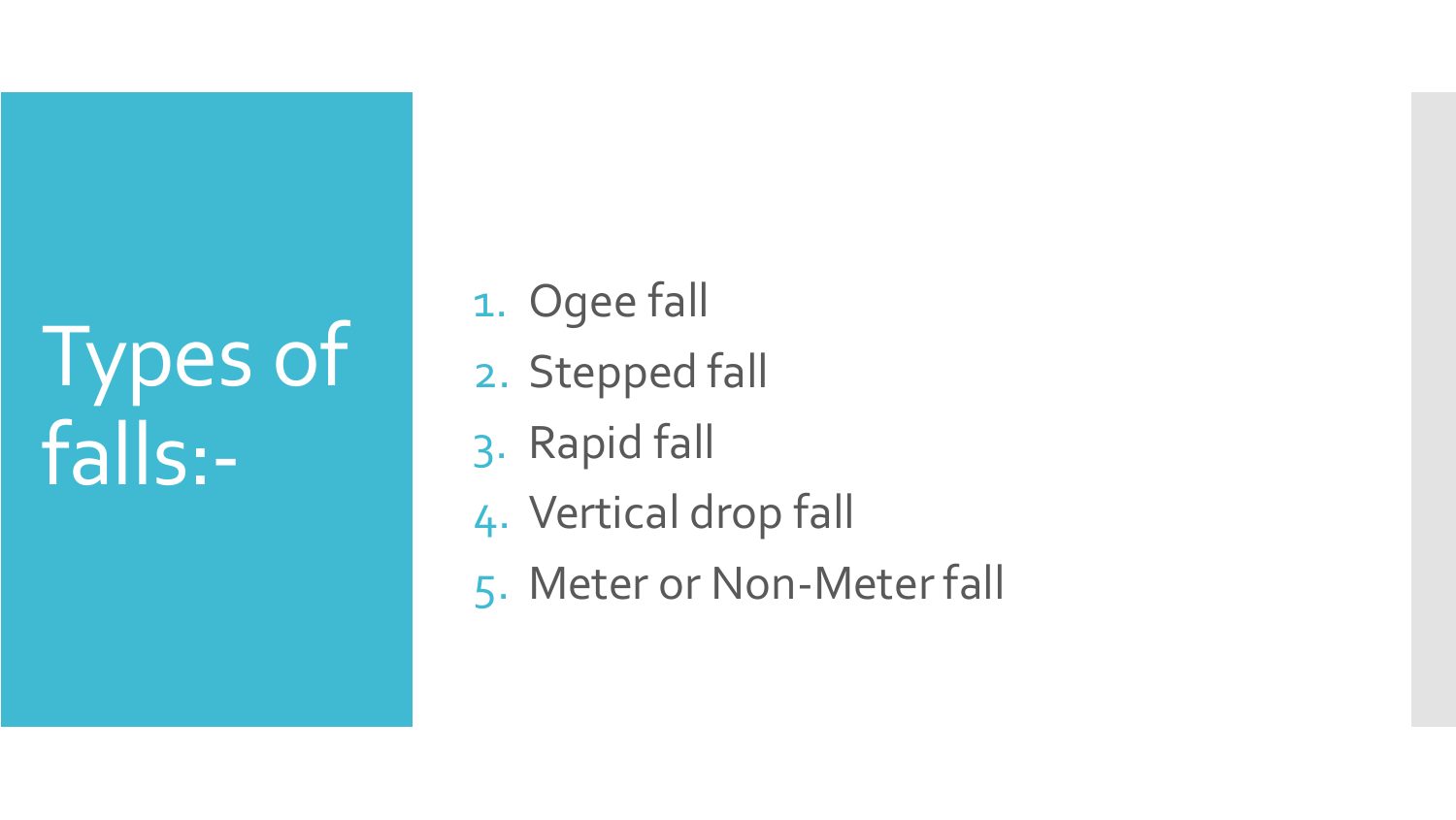Ogee fall

- This type of fall was constructed by Sir proby cautley on Ganga river.
- This type of fall is provided with convex and concave curve to provide smooth transition from u/s to d/s.

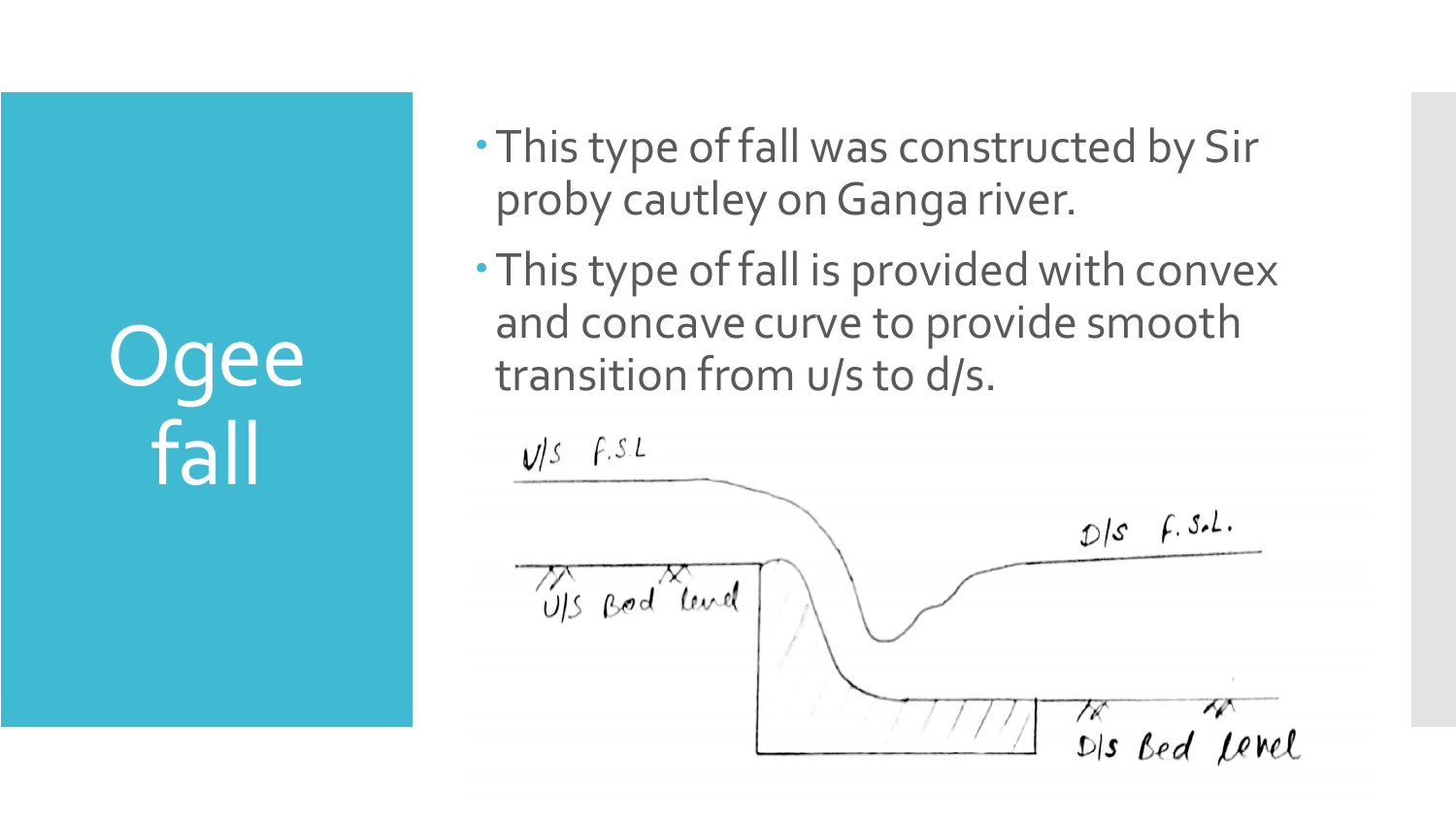Rapid fall

- This type of fall was designed by R.F. Crofton on Western Yamulna canal.
- It consist of a glacis having gentle slope of 1 in 10 to 1 in 20.
- These were very expensive.

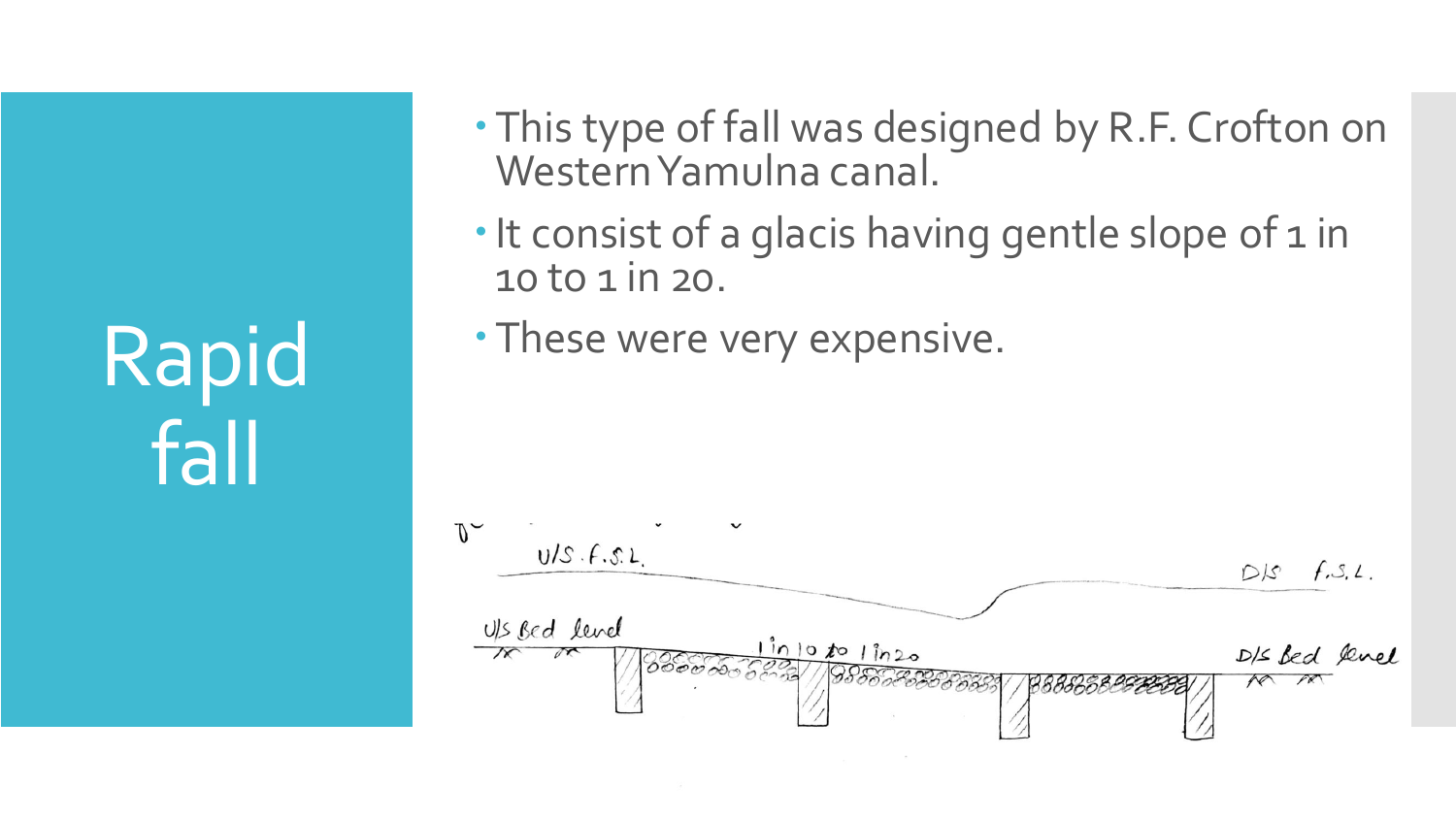### Stepped fall

- This type of fall was modified form of rapid fall.
- . In this, the long glacis of rapid fall were replaced by floors in steps.

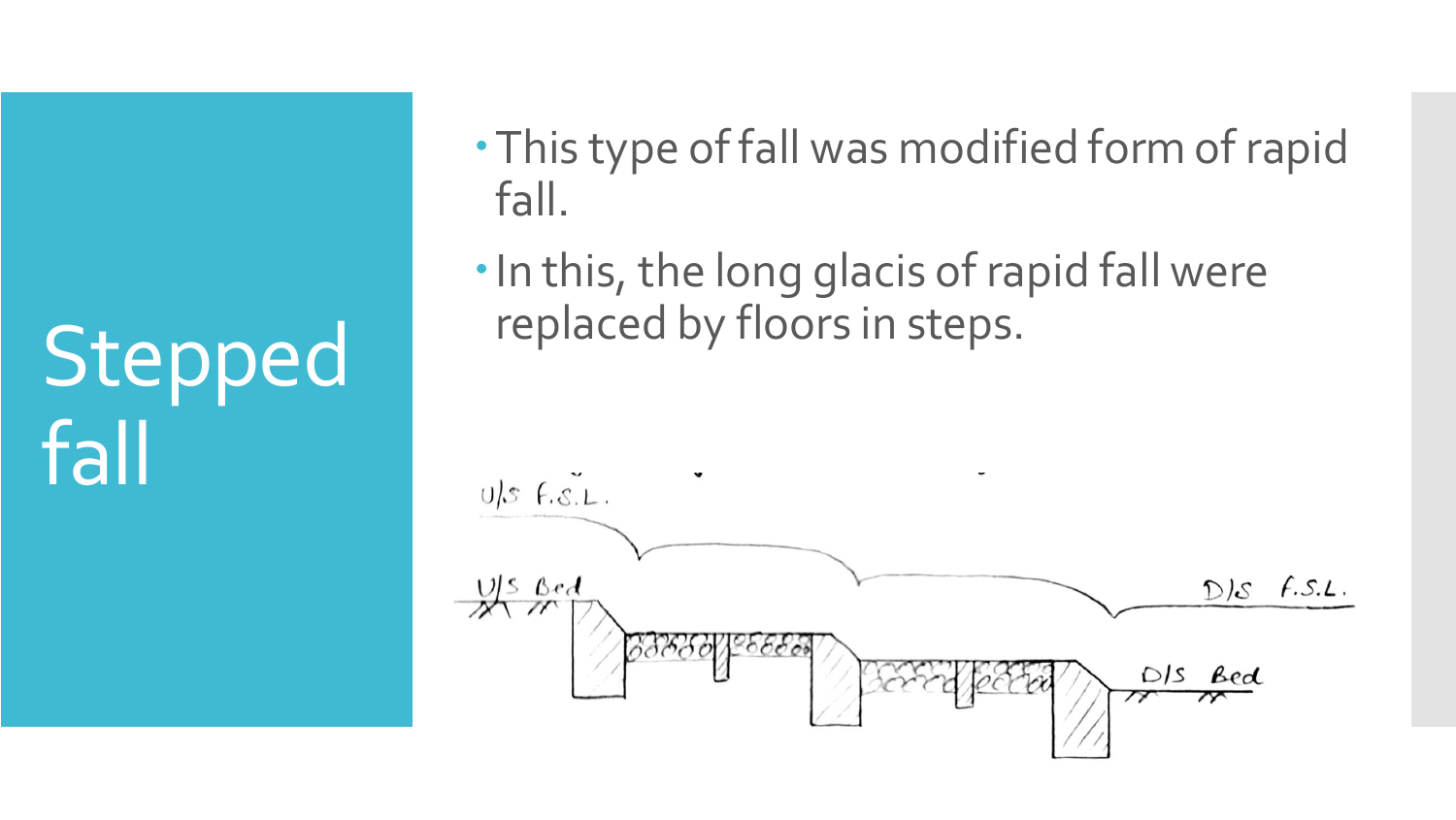Cross Regulator

- It is a regulation work provided in main canal or parent channel at the d/s of offtake canal to create a head of water to feed the offtake canal.
- Functions of cross regulator:-
- 1. It controls the supply of water in parent channel.
- 2. They provide communication facility over them by consttucting a road.
- 3. It helps to rai.se the water level in parent canal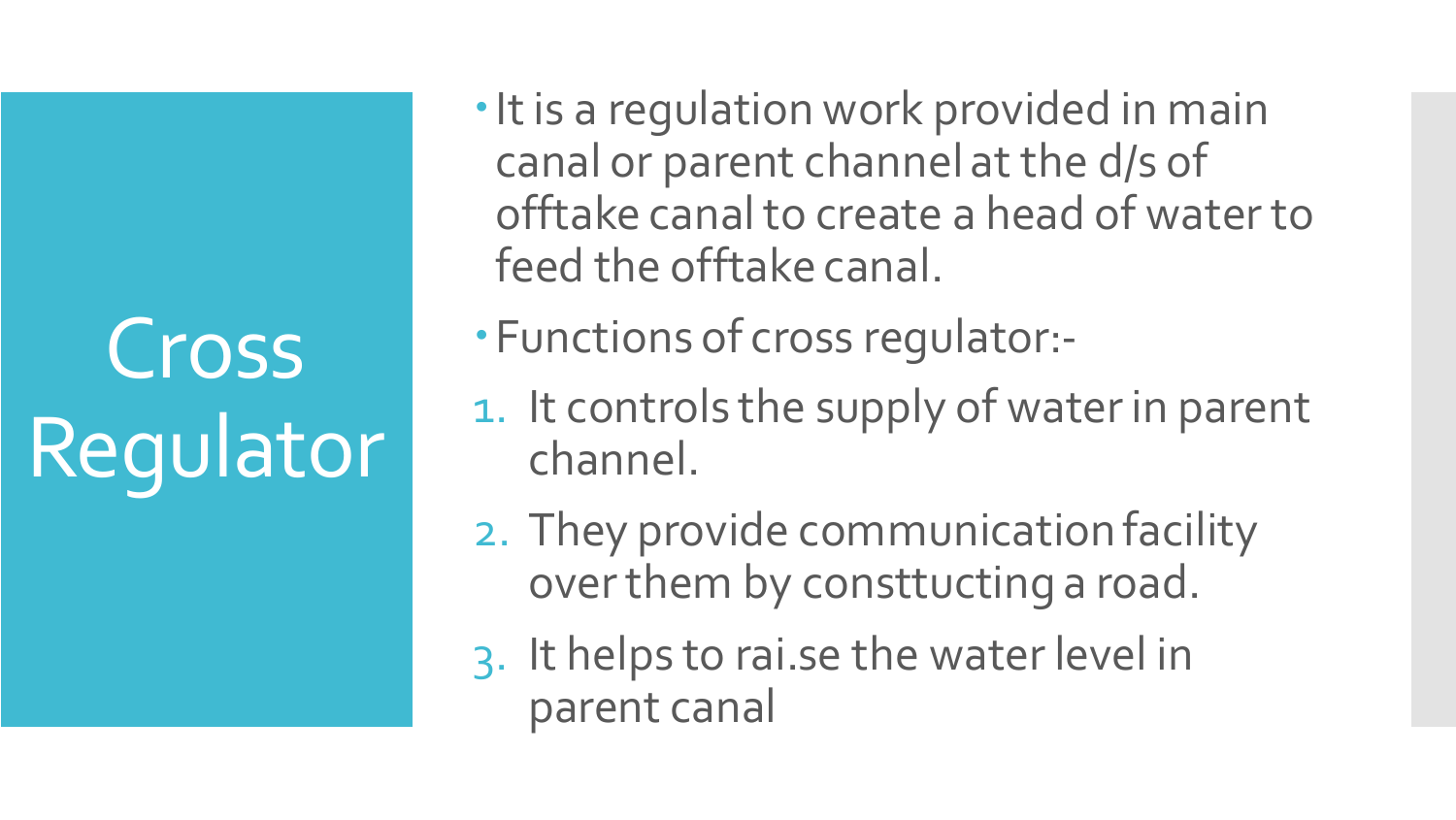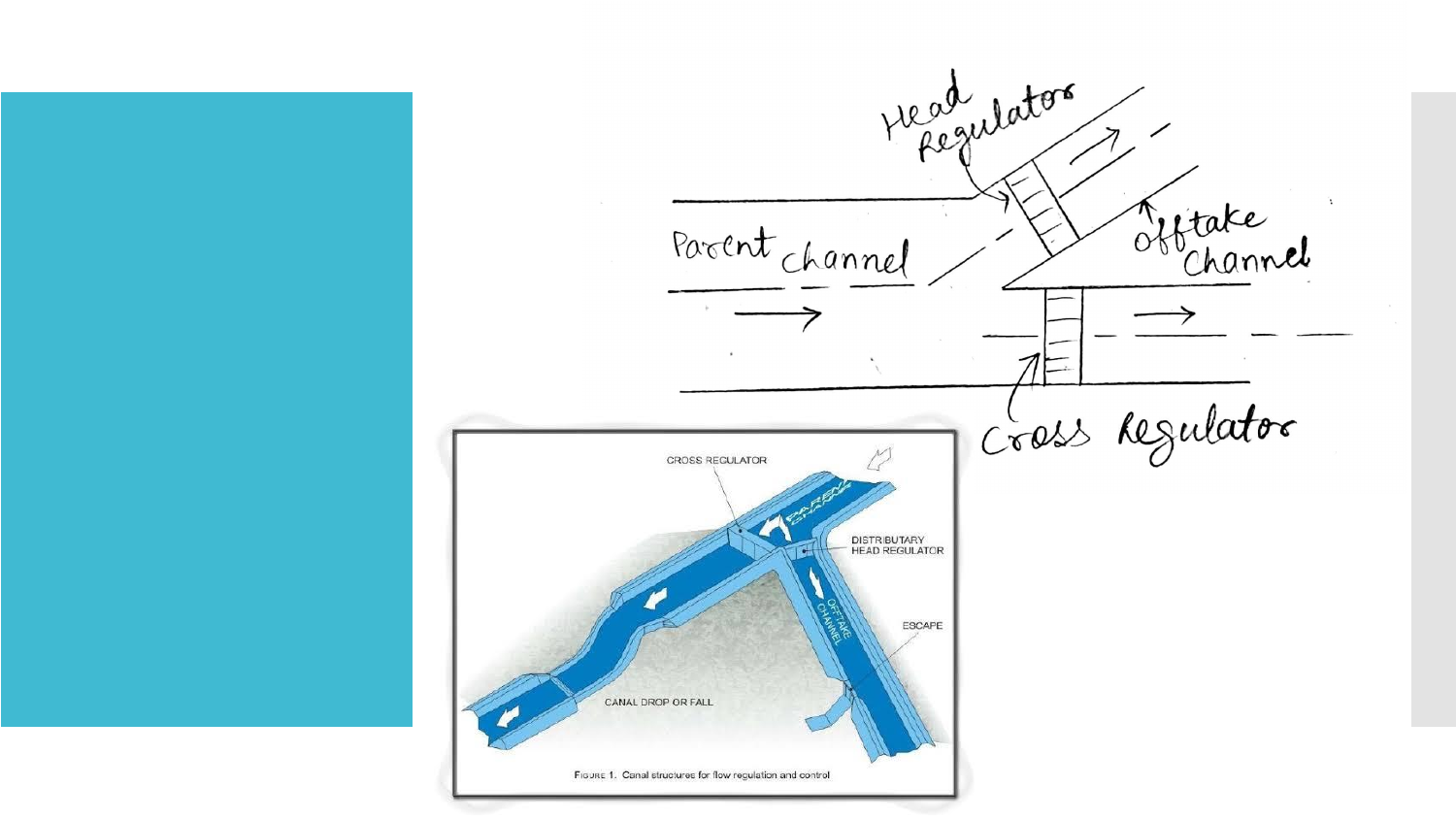**Head** Regulator

- . It is also known as distributory head regulator.
- . It is constructed at the head of a distributory or offtake canal.
- · Its functions are:-
- 1. It regulates the supply of water in offtake canal.
- 2. It controls the entry of silt in offtaking canal.
- 3. They serve as a meter for measurement of discharge entering the offtaking channel.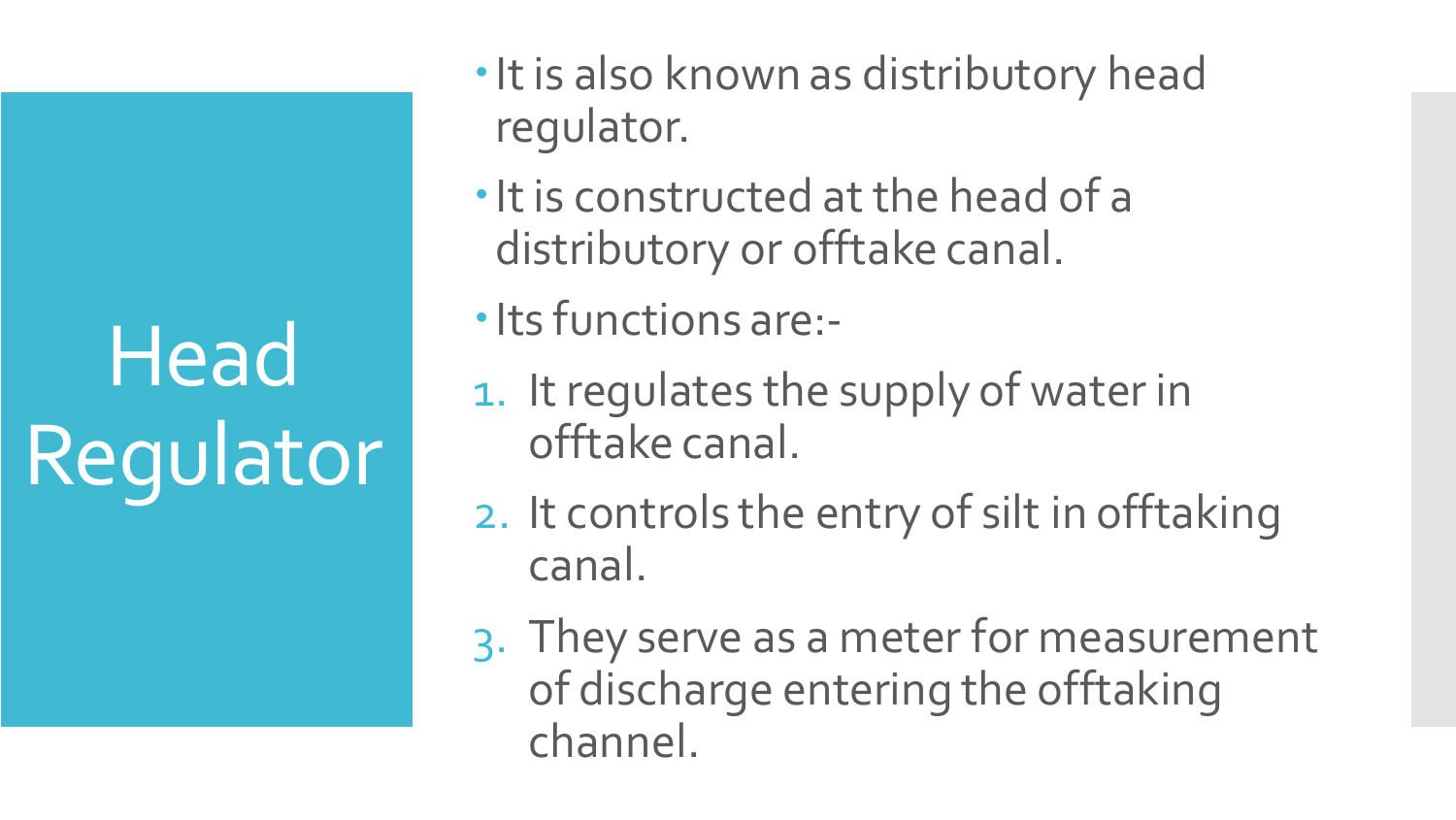Canal Escape

- It is defined as a channel constructed to remove surplus water from an irrigation channel into a natural drain.
- . If surplus water is not escaped from channel it may overflow the bank.

• It may be requlator type or weir type.

- Types of escape:-
- 1. Surplus water escape or canal surplus escape
- 2. Canal scouring escape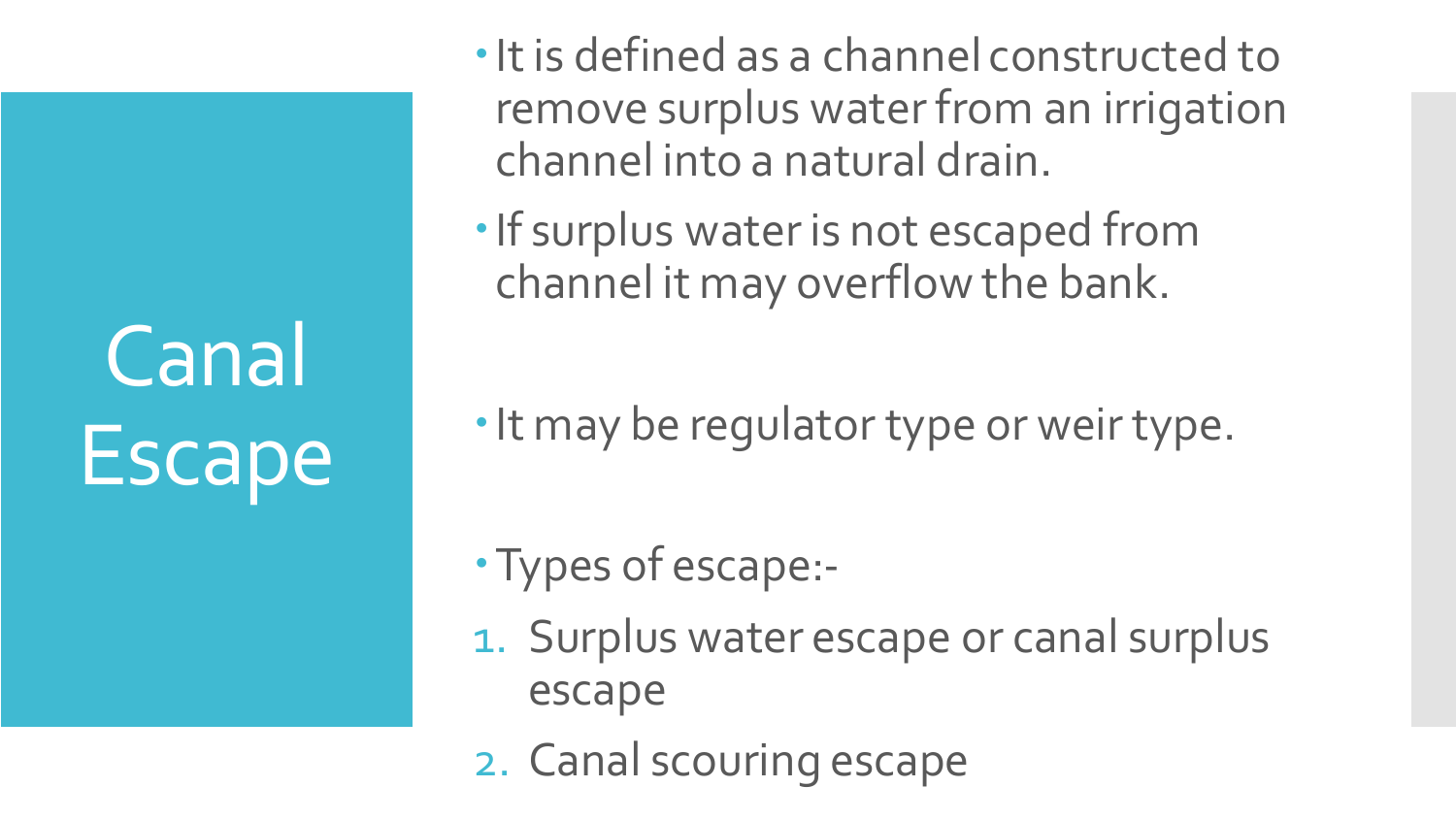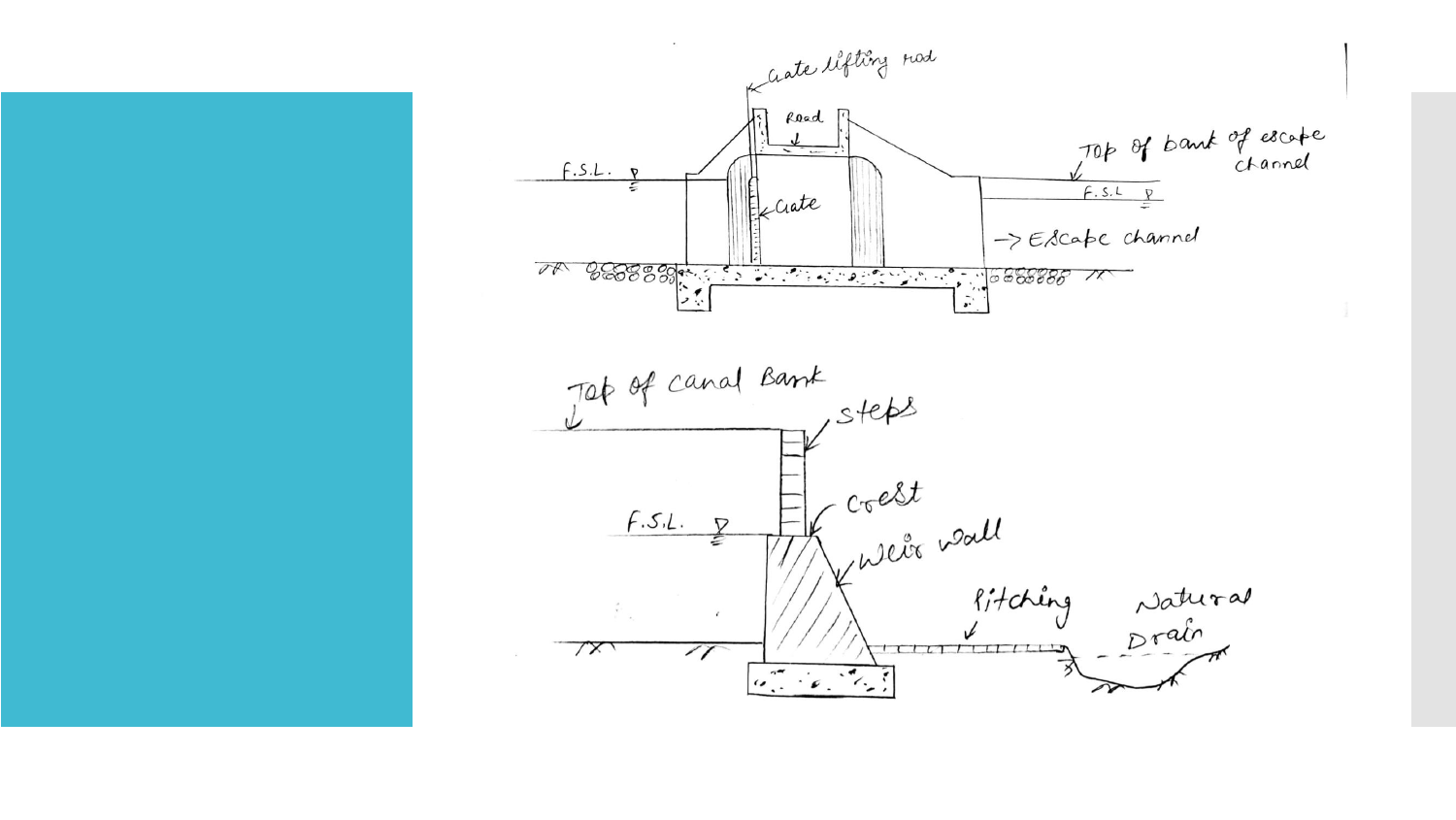Surplus water escape

- It is provided to remove surplus water from a channel.
- The channel escaping water from an escape to drain is called escape channel.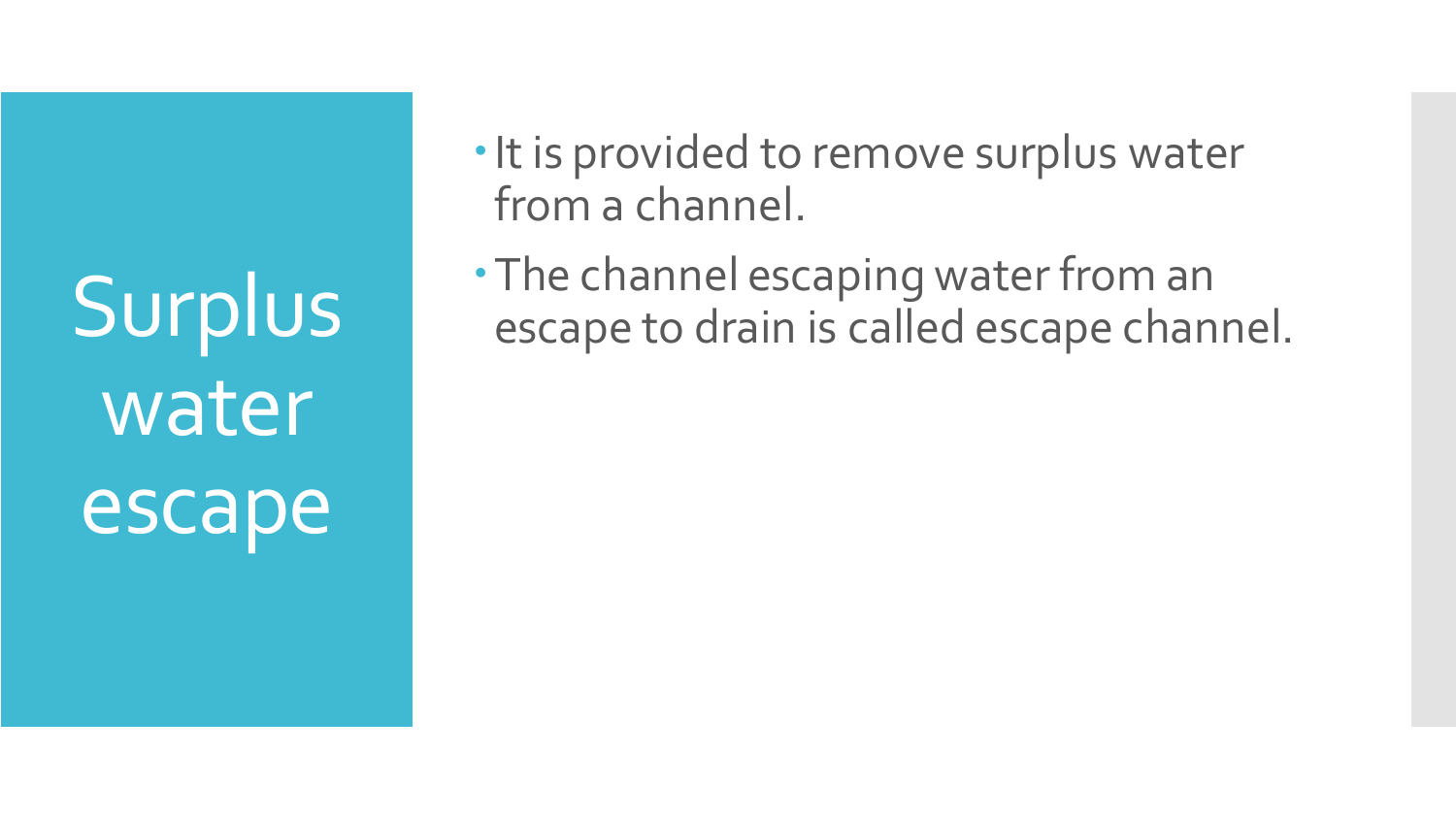**Canal** scouring escape

This is a regulator type of escape provided in the banks of channel at the head reaches of main canal to scour out silt deposited in channel.